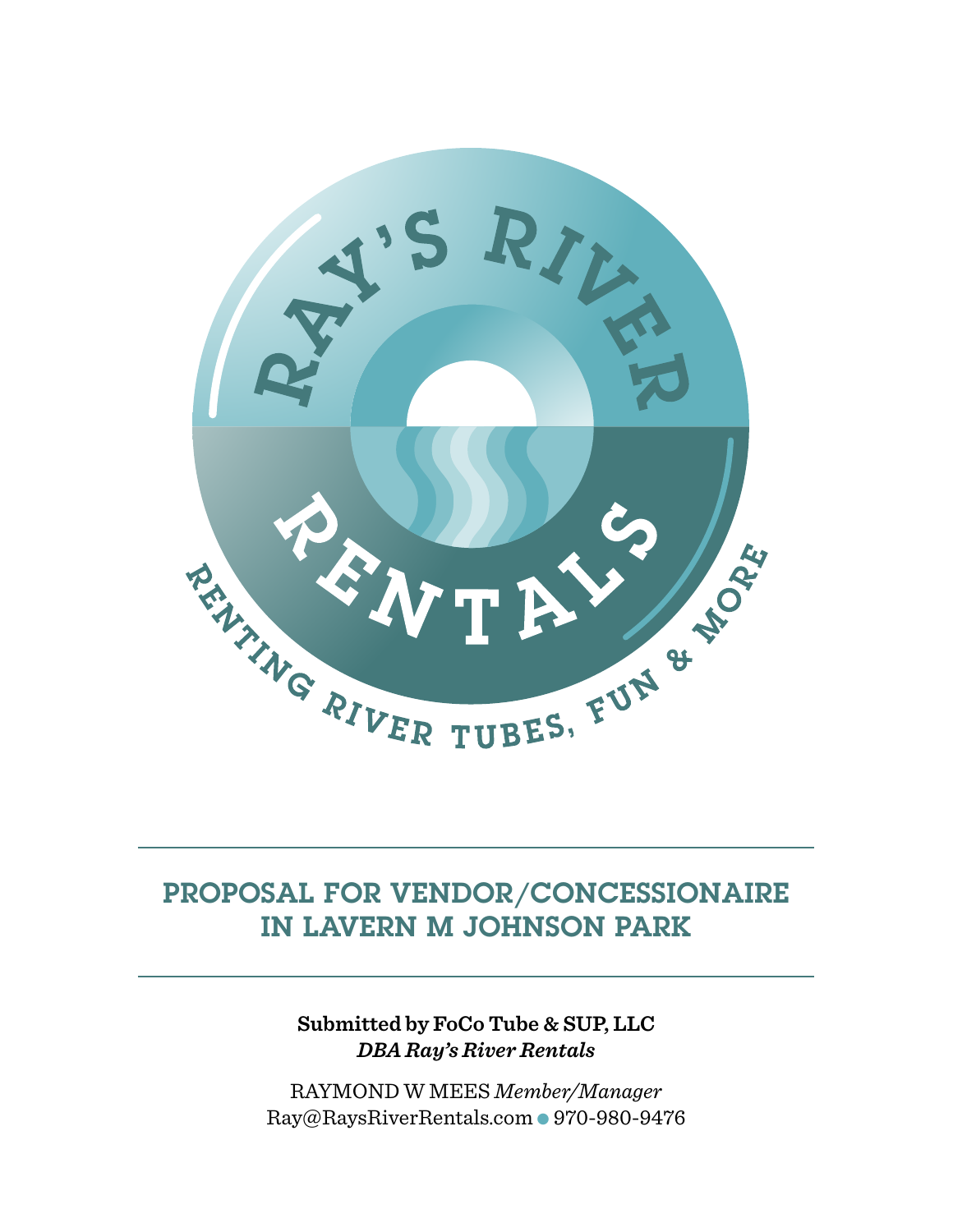

### FoCo Tube & SUP, LLC 2949 Pleasant Valley Road, Fort Collins, CO 80521

Raymond W Mees *Member/Manager*  Ray@RaysRiverRentals.com 970-980-9476

EIN 84-4943480 Colorado Sales Tax License # 85175168

Lisa Ramsey,

*FoCo Tube & SUP, LLC* is pleased to be submitting the following proposal to the Town of Lyons for Vendor/Concessionaire at LaVern M Johnson Park.

*FoCo Tube & SUP, LLC* (DBA Ray's River Rentals) understands we are submitting a proposal to operate the concession stand at LaVern M Johnson Park from May 21 to September 7, 2021, excluding July 21-25, August 5-8 with the option to renew for two successive summer seasons. We will operate primarily as a rental service providing commercial grade river tubes and basic campground concession items. Our commitment to share our love and respect of rivers drives us to be a positive addition to the Town of Lyons, CO by providing excellent customer service to the community of Lyons and visitors alike.

*FoCo Tube & SUP, LLC* certifies that this proposal is valid and binding for a period of (90) days following March 1, 2021 and will become part of the contract negotiated with the Town of Lyons.

We appreciate your time and consideration. Please feel free to reach out with questions at, Ray@RaysRiverRentals.com or 970-980-9476.

féz p

Raymond W Mees *Member /Manager*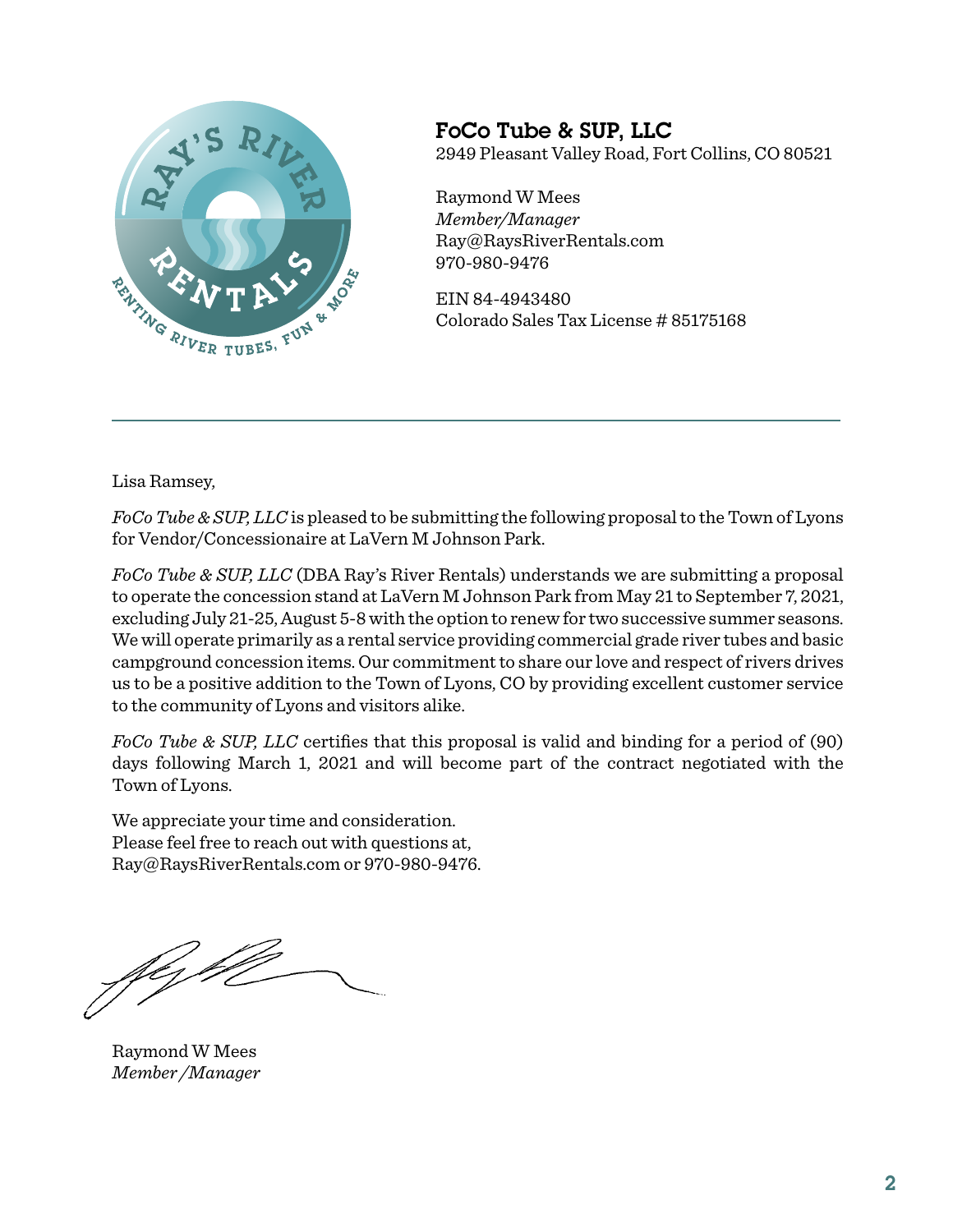### FoCo Tube & SUP, LLC Bid Proposal LaVern M Johnson Municipal Park 2021

### >> Scope of Service

#### SEASON LENGTH

- Option 1: May 21 to September 7, 2021, excluding July 21*-*25, August 5*-*8
- Option 2: May 21 to September 7, 2021
- FoCo Tube & SUP, LLC will require access to concession two weeks prior to May 21, 2021 and we will move out no later than two weeks after the close of the season
- $\bullet$  FoCo Tube & SUP, LLC would like the ability to extend the season if water and business allows.

#### DAYS PER WEEK

- 7 Days a week, Monday Sunday
- Daily Hours
	- − Staff: 9am *-* 6:30pm
	- − Operating : 10am *-* 6pm with rentals due back by 6pm
	- − Participant rentals outside of operating hours will be accommodated when possible with reservations .

#### FACILITY

- FoCo Tube & SUP, LLC will require some non-structural alteration to the interior of the concession stand and discuss refrigeration options with the Town of Lyons before installation.
- We will be storing all equipment indoors at night and on days that we will be closed.
- At 9:15am we will begin inflating tubes/paddleboards and placing them on the west facing wall of the concession stand.
	- − Chalkboard with daily water level, water temp, and weather conditions will be placed out front, tube rental flags will be placed in designated sites. − Shutters will be open at 9:45am
- Flags/A-frame signs will be put up at designated locations by 9:30am.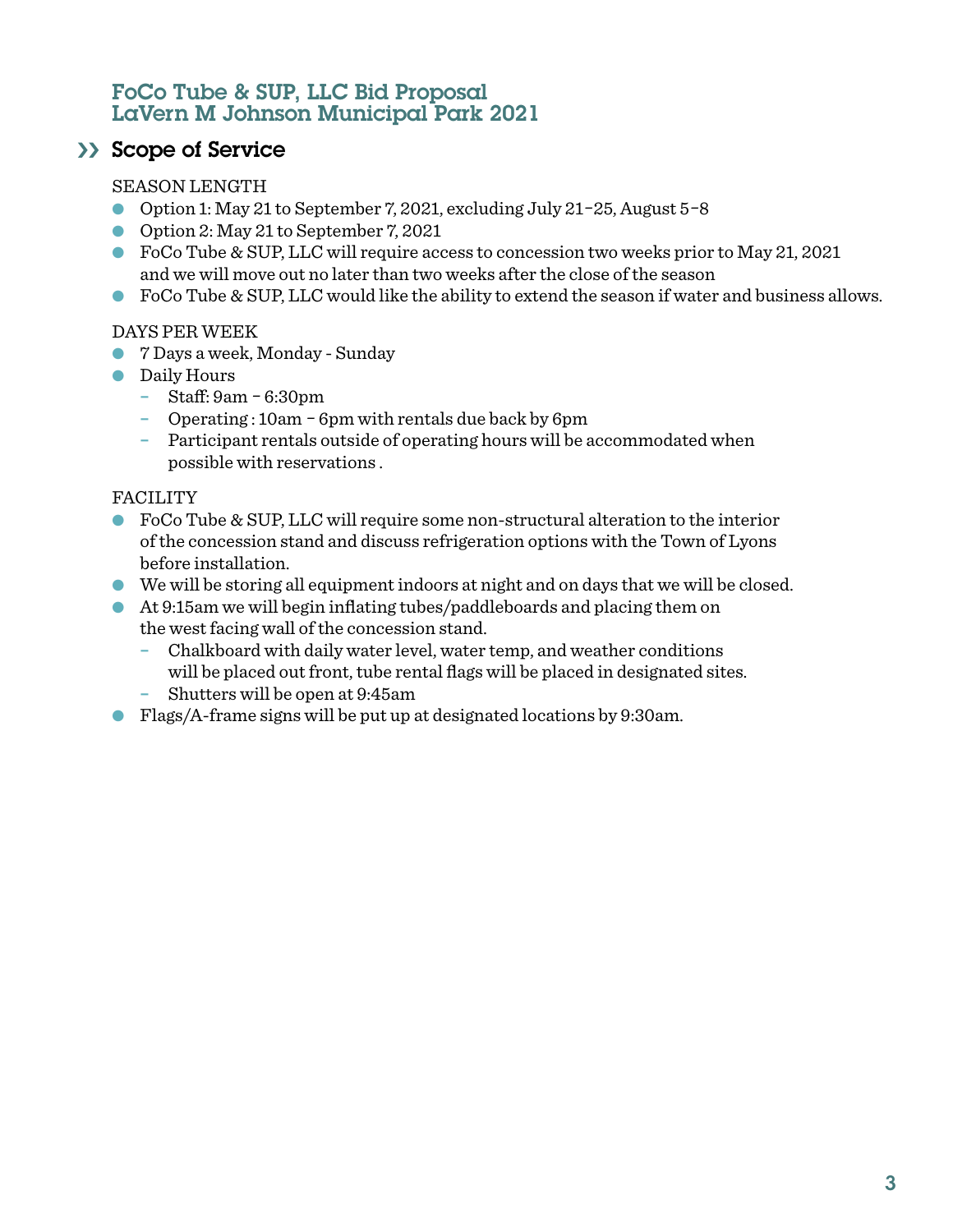## Equipment ››

#### CONCESSION ITEMS

- Sunscreen
- Bug spray
- Sunglasses retainers
- Reusable water bottles
- Charcoal
- Lighter fluid
- Matches
- Assorted camping accessories
- Assorted non-perishable snacks and beverages

#### VALUE ADDED ITEMS

- River photography *-* \$10
	- − Photographer will be on site on weekends
- Yard game rentals *-* \$10 per day

### FUTURE YEAR EXPANSIONS

- Van shuttle
	- − If business dictates, shuttle will start in 2022
- Mountain bike fleet
- Kayak rentals
- Kites rentals
	- − Prism kites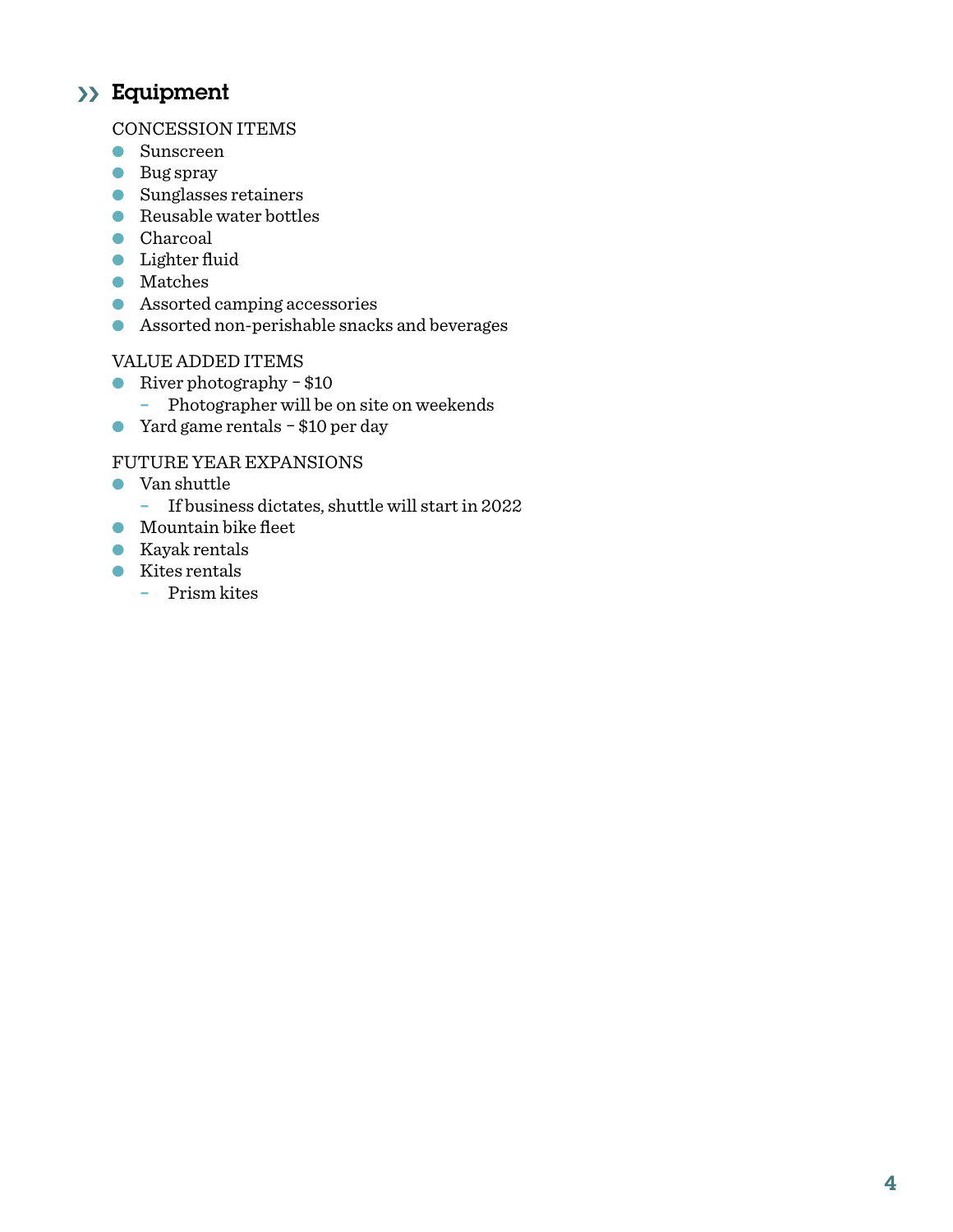| <b>RENTAL ITEM</b>                                                                                         | <b>CURRENT</b><br><b>INVENTORY</b>         | PRICE/<br><b>DAY</b> |  |
|------------------------------------------------------------------------------------------------------------|--------------------------------------------|----------------------|--|
| Type III Coast Guard<br><b>Approved PFDs</b>                                                               | 50 adult universal<br>20 youth under 90lbs | free<br>w/rental     |  |
| <b>Type V Coast Guard</b><br><b>Approved PFDs</b><br>For XL/Plus sized participants                        | 10                                         | free<br>w/rental     |  |
| Water shoes                                                                                                | $supplier$ has in stock                    | \$3                  |  |
| Universal & adult small<br>helmets for kids<br>Optional for tubers,<br>required for paddleboard<br>rentals | 60                                         | free<br>w/rental     |  |
| Commercial grade<br>single tube                                                                            | 65                                         | \$20                 |  |
| Commercial grade<br>double tube                                                                            | 20                                         | \$40                 |  |
| <b>Stand Up Paddleboards</b><br>8-9ft, paddle,<br>optional leash and<br>knee pads included                 | 2 Small<br>2 Large<br>2 Youth              | \$50                 |  |
| Dry bags                                                                                                   | $supplier$ has in stock                    | \$2                  |  |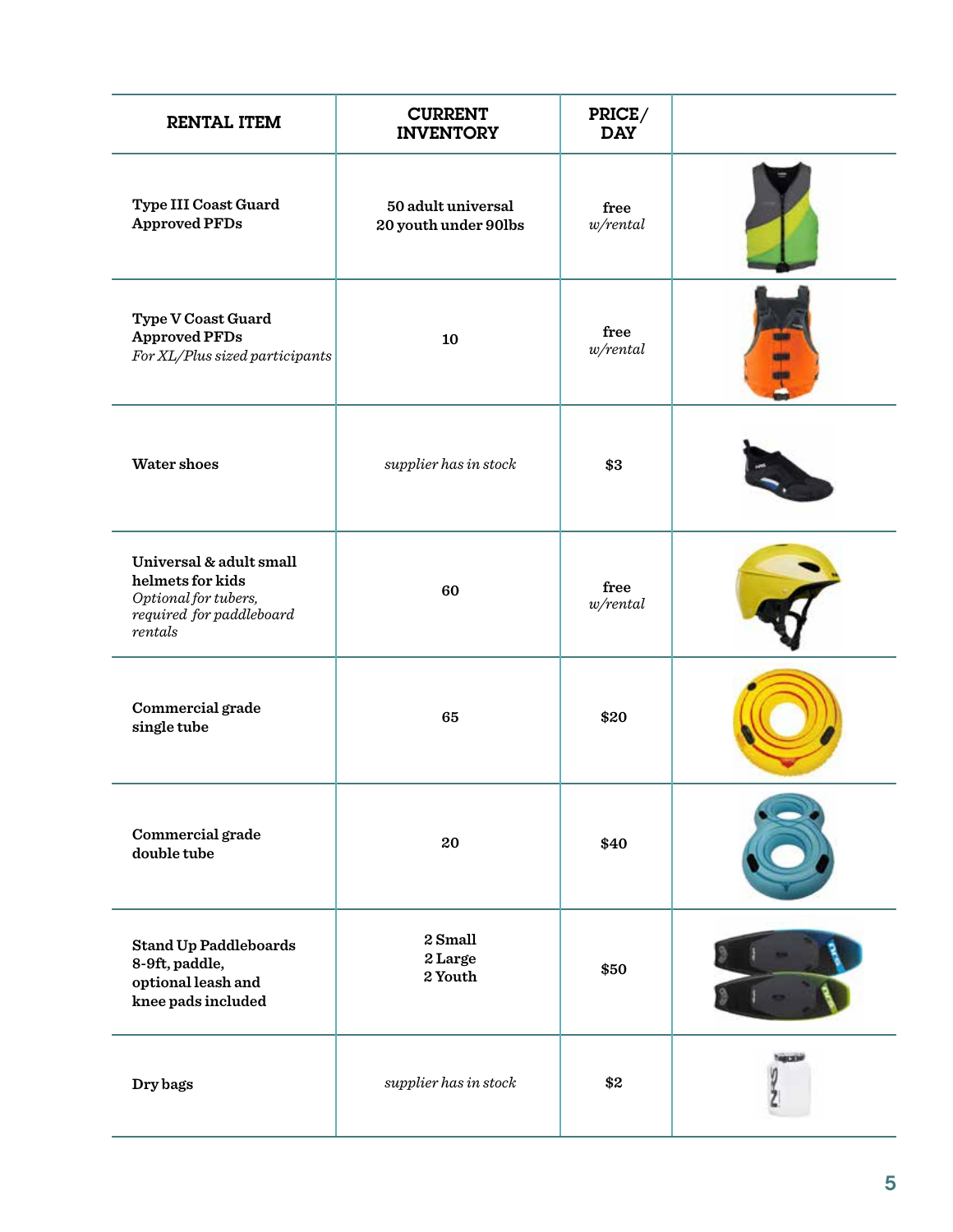## Reservation and walk up Participants ››

*Participant can book and make payments online for advanced reservation and limited walk up space will be available.*

#### CHECK IN

- **●** Participants with reservation
	- − Payment will be taken at time of booking
	- − Waiver will be filled out before arrival using Smartwaiver
- Walk Up Participants
	- − Waiver can be filled out via participant phone or provided tablet
	- − Payment will be taken after waivers are filled out
- Once payment is taken and waiver completed
	- − Participants will be given rental equipment
	- − Participant will be informed when a photographer is on-site and taking photos, photos will be available on our website the following day.
	- − Participant will watch our Safety Orientation Video (outlined in *Safety* section).

#### CHECK OUT

● Upon participants return, staff will ask about their experience and check equipment for any damage. If injury occurred participant will fill out an incident report.

REFUND, RESCHEDULED, LATE RETURN AND DAMAGED EQUIPMENT

- Full refunds will be given to participants
	- − Who cannot reschedule or who cancel 24 hours in advance.
	- − If Boulder County Sheriff closes the St. Vrain.
- FoCo Tube & SUP, LLC reserves the right to cancel or refund participants due to safety concerns
	- − Refunds will be given in the same form of payment that was used to make the reservation.
	- − Participants returning equipment more than 30 minutes after closing will be charged a late fee of \$10, or \$20 if returned the following day.
	- − If equipment is damaged beyond repair or lost, participants will be charged for the full amount of replacement.

## >> Staffing

- A minimum of one staff member will be present at concession stand at all times during open hours.
- Current staff include
	- − Ray Mees*-Member/Manager, Primary Contact and Staff Member*
	- − Stefanie Mees*-Book Keeper, Photographer, Secondary Contact and Staff Member*

### Insurance ››

- General Liability Insurance
	- − \$1,000,000 per instance
	- − \$5,000,000 aggregate
	- − \$300,000 for Damage to rented Property
	- − Town of Lyons, CO is named as additionally insured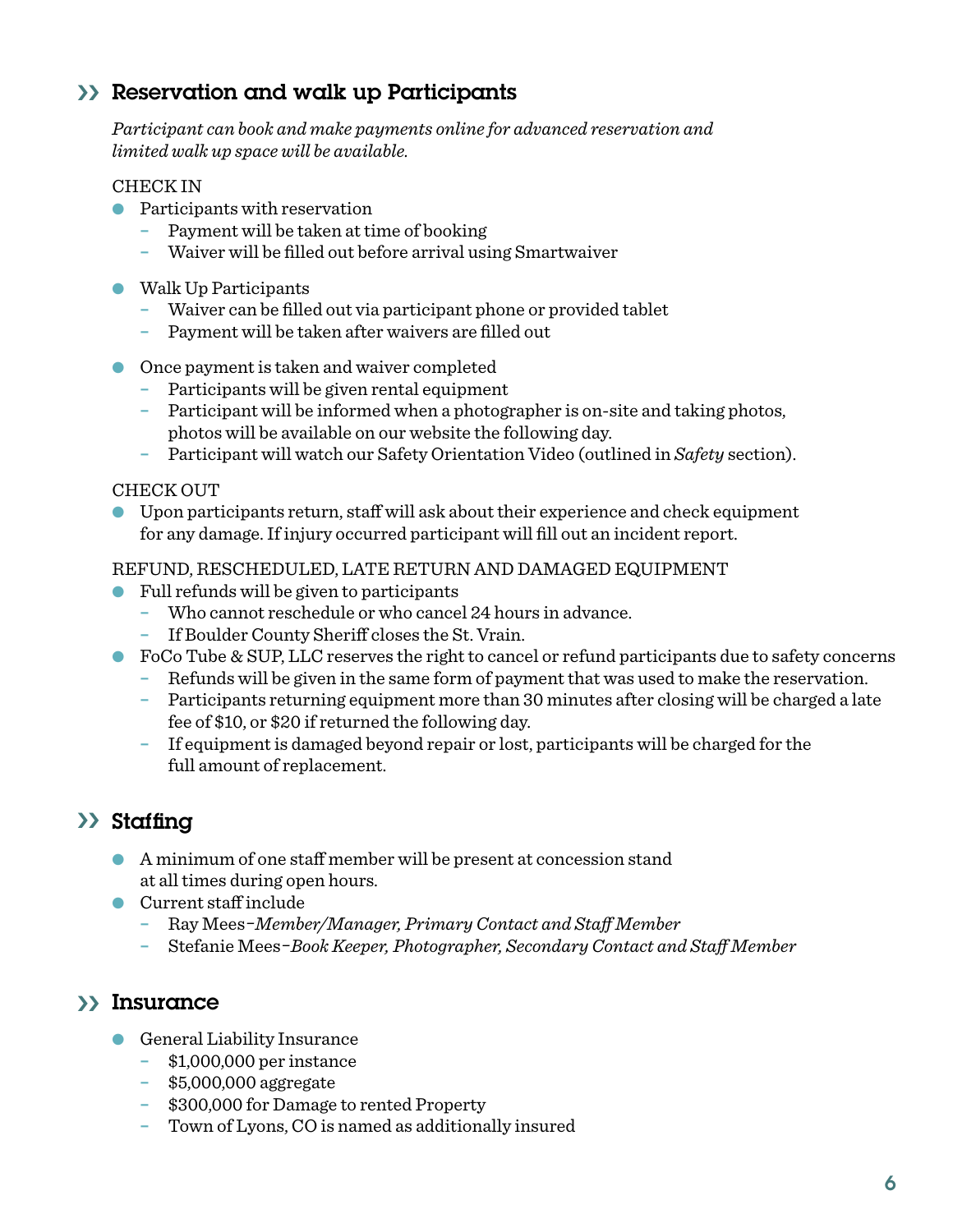## >> Safety

### COMPANY REGULATIONS

- Boulder County Sheriff department will dictate water closure.
- Children 12 and under must wear a Personal Flotation Device (PFD) at all times at any water level.
- FoCo Tube & SUP, LLC may require adults to wear a PFD based on water level and/or any reason we deem appropriate.
- PFDs, Helmets and whistles are required for all SUP rentals and highly encouraged for tube rentals. *At times PFDs will be required for all renters.*
- No one under the age of 7 will be allowed to rent river equipment.
- Participants must adhere to all Colorado Boating Safety Regulations.
- It is recommended that participant always recreate with a buddy.
- Kids ages 7-12 are encouraged to use a double tube with parent/guardian.
- All participants must be able to swim and children should be strong swimmers  $-$  know your LIMIT.

#### SAFETY ORIENTATION

- Staff will verify that each participant has a signed waiver
- Participant will be fitted for a PFD

#### SAFETY VIDEO

- Participants will be:
	- − Informed that gear must be returned by 6pm. If not returned by 6:15pm we will call the participants. If they do not respond by 6:30pm we will begin our emergency response.
	- − Instructed how to properly wear a PFD and helmet.
	- − Given on-site staff phone number, which is written on all equipment.
	- − Getting wet and must dress for water temperature.
	- − Shown Put In and Take Outs, and where park maps are located.
	- − Given a description and visual of river features that they may/will encounter.
	- − Told it is recommended that at least one participant per party has a watch or phone with them.
	- − Prepared for what to do in case of inclement weather or other emergency.
	- − Asked to store any valuables in their locked car and informed of dry bag rentals. FoCo Tube & SUP, LLC is not responsible for any lost or stolen items.
	- − Reminded to drink plenty of water and wear sunscreen.
	- − Informed where bathrooms and water fountains are located at pavilions at LaVern M Johnson Park and Bohn Park.
- Participants will be given tube specific instruction:
	- − How to sit on a tube properly
	- − What to do if they fall off their tube and the river safety position
- Participants will be given additional SUP instruction at the end of video:
	- − How to carry, load or unload boards in water
	- − How to stand on a SUP properly
	- − What to do if they fall off their SUP and the river safety position
	- − Mechanics of paddling
- Informed staff are available for any questions after video.

### INCIDENT REPORTS

● Participant are required to let on-site staff know of any injury and fill out a incident report at that time.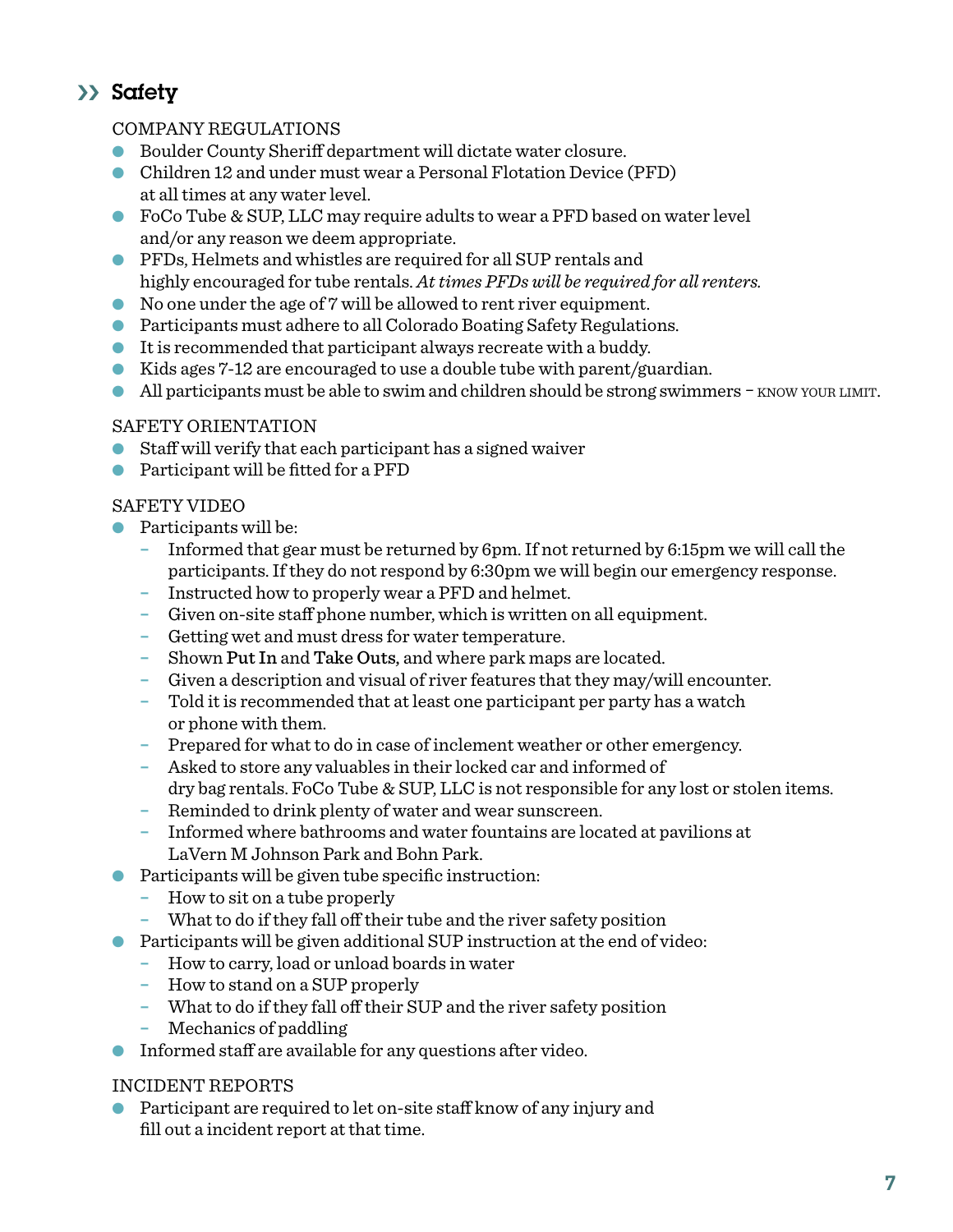#### COMPANY POLICIES

- $\bullet$  Rented equipment will be sanitized on a daily basis
- Equipment will be inspected and checked that they maintain air pressure before equipment is given to participants
- Staff will be easily identifiable in logo-ed outerwear
- All staff members are required to have CPR and First Aid Certification
- All staff members will go through safety and operations training

## >> Marketing

#### PHYSICAL MARKETING

- Outside the Lyons area: Brochuring in Longmont, Berthoud, the Town of Lyons, Loveland, and Fort Collins.
- The Town of Lyons, CO: Work with local business to cross promote. Direct customer to breweries, eateries, shops, and Vrbo and hotel/resorts. Give our recommendation for a great day in the Town of Lyons.
- In the Park
	- − Signage
	- − Flag signs
	- − Chalkboard sign: current water level, today temp, weather, and water temp

#### DIGITAL MARKETING

- Facebook, Instagram and Twitter
- **•** Tripadvisor

Advertising outside the Town of Lyons will draw from 350,000 residents of Larimer County where there is currently no river tube rental company. Working with Visit Estes Business Association to advertise on their website and brochure in Estes Park, drawing from the 3 million summer participants who visit Rocky Mountain National Park each year.

### >> Customer Service

MISSION: To provide an exciting and convenient summer of fun.

VISION: A summer of fun, adventure, and awareness on the St. Vrain.

#### COMMUNICATION

- RaysRiverRentals.com, site is not live, link can be provided.
- Orientation video
- Knowledge of surrounding business and activities
- Knowledge of rivers and St. Vrain
- Providing quality and consistent river equipment

#### OPERATIONS

- Online reservations and advanced payment options
- Pre-sign digital waivers

Our passion for adventure and the joy river experiences bring, drives us to provide an experience that is afforadable, fun, and convenient.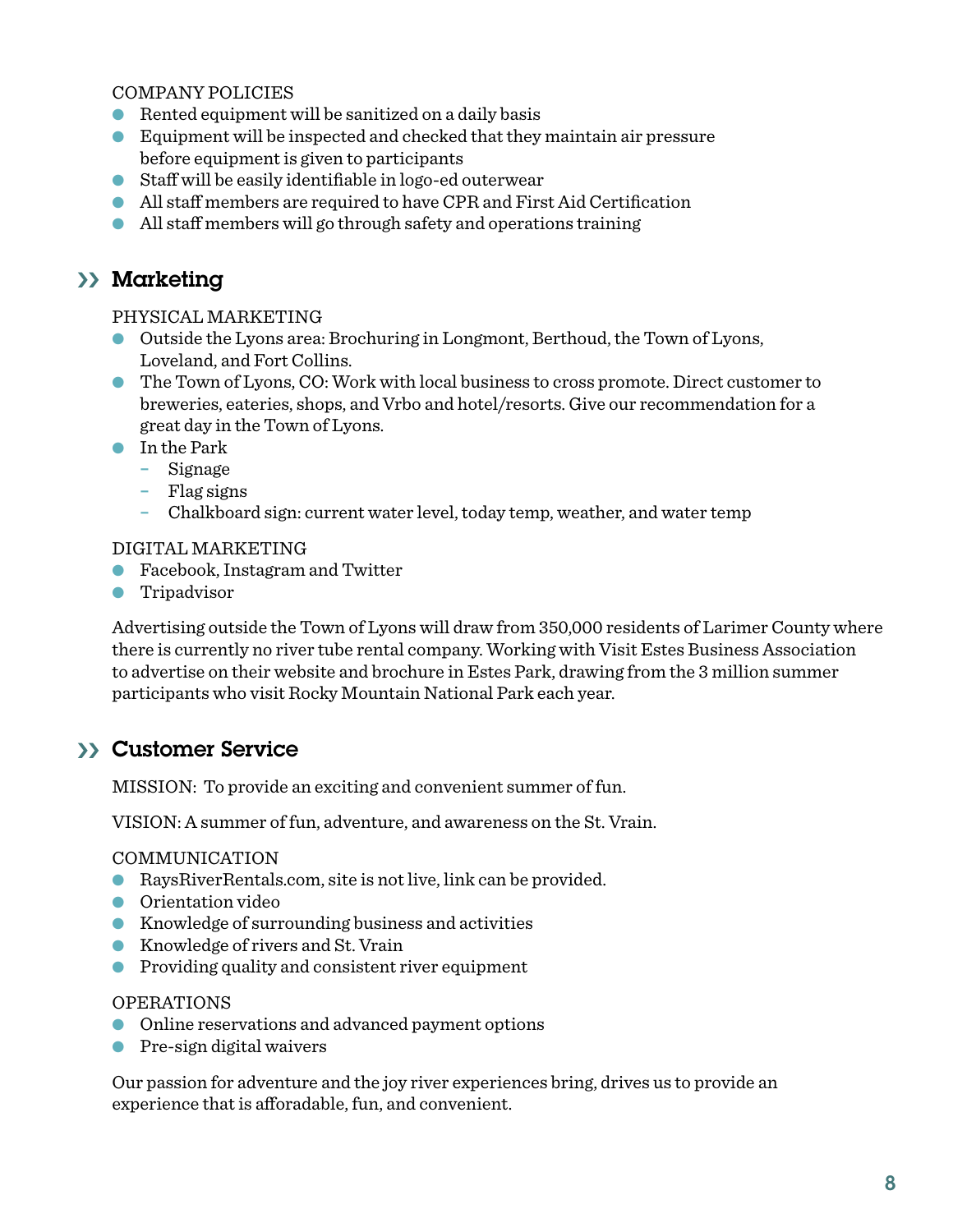### >> Qualifications & Experience

FoCo Tube & SUP, LLC principal members and staff have over 20+ years of combined experience in the outdoor recreation industry ranging from professional river management and guiding, ski instruction, ski rental, retails sales, ski school training supervisor, parks and trail construction, and childcare Manager. All including customer service, safety awareness, and a dedication to the outdoors.

We are a new business but our employment/management experience over the last decade has taught us how to work with different groups of people and provide participants with the best possible experience. Our current inventory of new equipment is ready to rent on May 21, 2021. Even with current supply chain issues due to the Covid-19 pandemic we are capable of opening and expanding, if necessary, to meet the growing demand in outdoor activities. *See attached resume.*

### >> Reports

- Monthly reports will be provided to the Town of Lyons based on the number of participants, returning participants, payment processing, and participant reviews.
- Members will be available to meet with the Town of Lyons as requested

### >> Cost of Service

FoCo Tube & SUP, LLC is prepared to offer the Town of Lyons, CO one of the below options depending on operating days available to us.

May 10 to September 10, 2021 \$1,100 per month / \$4,400 total *For July 21-25 and August 5-8 FoCo Tube & SUP, LLC will operate out of Black Bear Hole parking lot.*

### >> Proposal Summary

Our knowledge of rivers and our experience in the recreation industry make us the best choice for this concession. Our members are our employees, everyday from May 21 to September 7, Ray Mees and/or Stefanie Mees will be operating the stand and walking the river taking photos, working with the town and participants to provide the best possible experience. We have long dreamt of running a river rental business and if awarded this contract we will put every bit of our energy and experience into making FoCo Tube & SUP, LLC (DBA Ray's River Rentals) an indispensable addition to the Town of Lyons community.

### >> References

| Randy Morgan, Owner/President Outpost Sunsport, Fort Collins, CO        | 970-227-0704 |
|-------------------------------------------------------------------------|--------------|
| Tony Terreri, Winter Park Ski and Ride School Director, Winter Park, CO | 970-393-0260 |
| Tom Jaster, Owner/Founder Rapid Transit Rafting, Estes Park, CO         | 970-481-5174 |
| Deb Carpenter, Operation Manager Rapid Transit Rafting, Estes Park, CO  | 970-227-3657 |